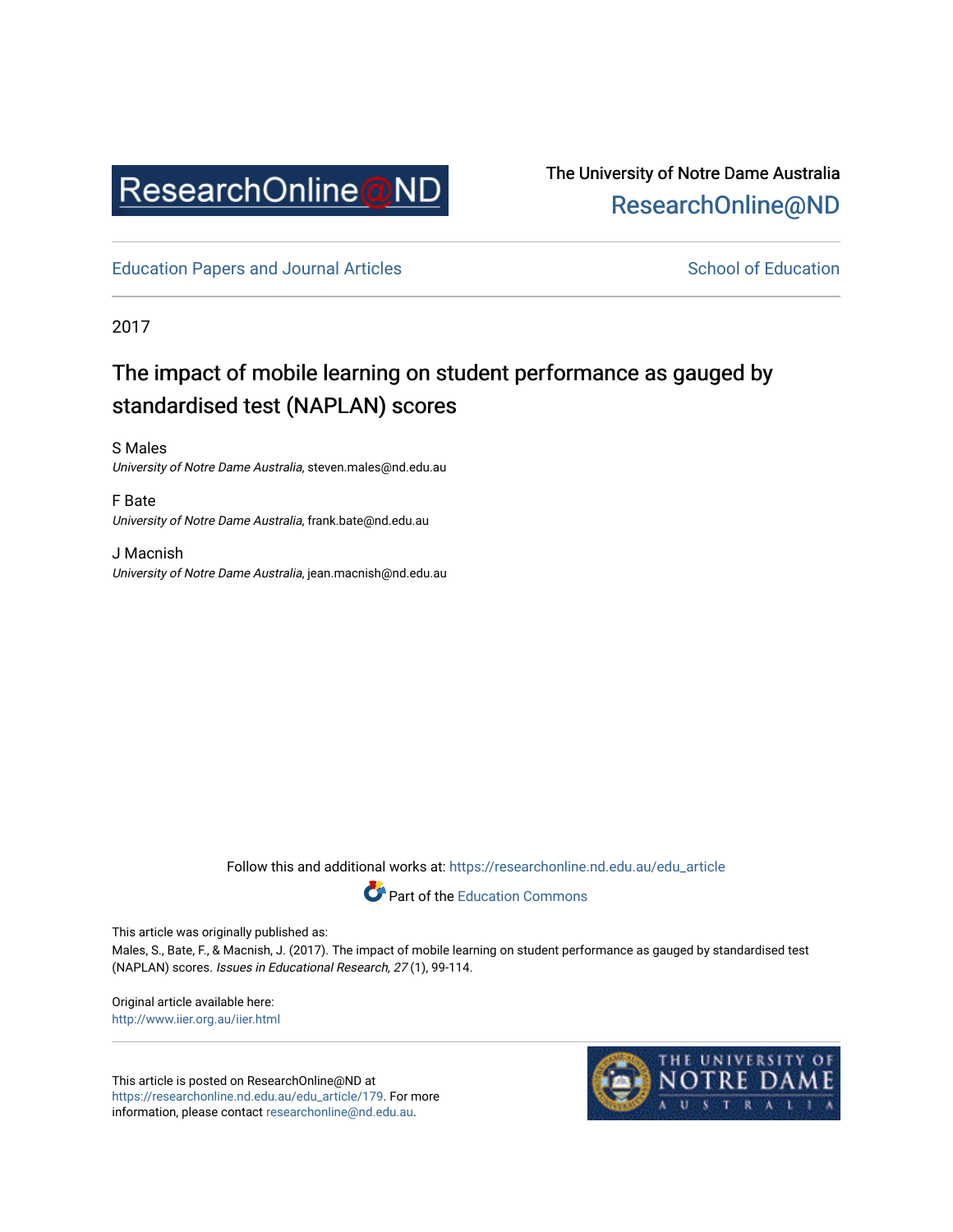This is an Open Access article distributed in accordance with the Creative Commons Attribution Non-Commercial No Derivatives 4.0 International license (CC BY-NC-ND 4.0), which permits others to copy and redistribute the material in any medium or form, provided the original work is properly cited.

See[: https://creativecommons.org/licenses/by-nc-nd/4.0/](https://creativecommons.org/licenses/by-nc-nd/4.0/)

This article originally published in *Issues in Educational Research* available at: <http://www.iier.org.au/iier27/males.pdf>

Males, S., Bate, F., and Macnish, J. (2017) The impact of mobile learning on student performance as gauged by standardized test (NAPLAN) scores. *Issues in Educational Research, 27*(1), 99-114. Retrieved from<http://www.iier.org.au/iier.html>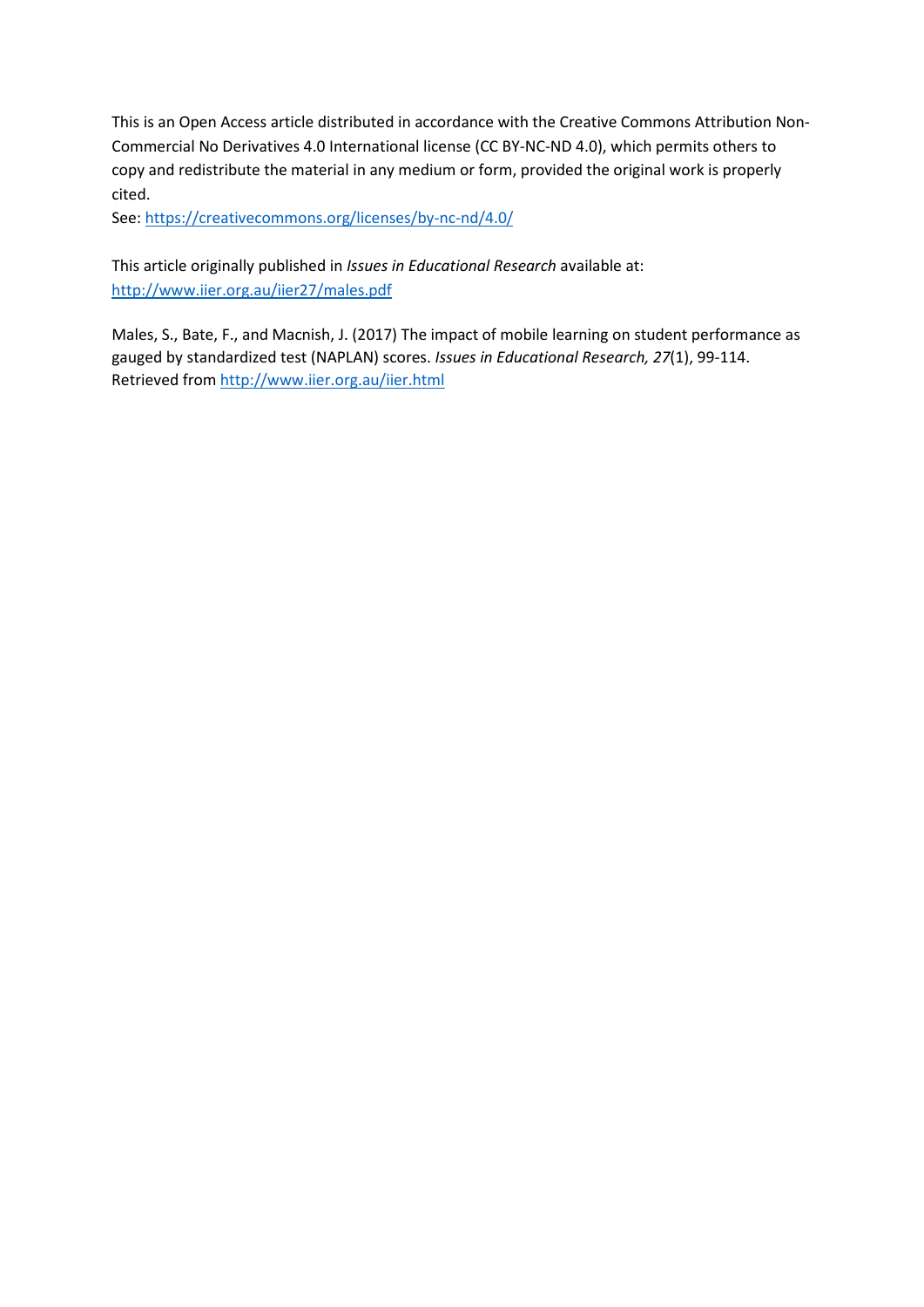### **The impact of mobile learning on student performance as gauged by standardised test (NAPLAN) scores**

#### **Steven Males, Frank Bate and Jean Macnish**

*University of Notre Dame Australia, Fremantle*

This paper discusses the National Assessment Program for Literacy and Numeracy (NAPLAN) performance of Years Five, Seven and Nine students in standardised tests prior and post the implementation of a mobile learning initiative in a Western Australian school for boys. The school sees the use of ICT as important in enhancing its potential to deliver optimal educational outcomes. However, the School is also cognisant of the shared concern of teachers and parents in the school community about an over-reliance on mobile devices for learning, to the detriment of students' accomplishments in literacy and numeracy. The paper examines NAPLAN results from standardised test scores prior and post the mobile learning initiative at the School and in comparison to national data. Literacy and numeracy results were analysed between two periods: prior to 2010 in which the mobile learning initiative was not implemented at the School and between 2010 and 2012, in which the mobile learning initiative was implemented in Years Five, Seven and Nine. It is argued that the implementation of mobile learning has had a minimal effect on student performance as gauged by standardised testing.

#### **Introduction**

The United Kingdom and the United States have the longest histories of standardised high-stakes testing and the reporting of student achievement, dating back to the 1980s (Selwyn, 2011; Carmichael, MacDonald & McFarland-Piazza, 2014). Australia has followed in their footsteps in implementing high-stakes testing which is an important policy agenda for the Australian Government (Dreher, 2012; Hardy, 2014). Furthermore, Australia was at the forefront in implementing mobile learning through 1:1 laptop programs, with the Methodist Ladies College, Melbourne, said to have provided the earliest example of such a program in the world in 1989 (Bebell, 2005). Since the Federal Government's promotion of a *Digital Education Revolution* in schools in 2007, most students in Australia in Years Nine to Twelve have been provided with access to a 1:1 device to further improve their learning through information and communication technology (ICT) (ANAO, 2011), and the use of mobile devices for learning continues to this day.

Discussion in Australia about the use of mobile devices in class and their impact on standardised high-stakes testing continues, particularly in light of shared concerns by parents and teachers (Bate, Macnish & Males, 2012). Since the onset of the technology penetration in schools in the U.S., reading and mathematics test scores at the high school level are no higher than 30 years ago (Grimes & Warschauer, 2008). According to Cuban (2006), for example, there is no link between students having access to a 1:1 laptop program and improved test scores. However, in studies with similar goals but different participants, such as that by Lei and Zhao (2007), links *were* found between students having access to a 1:1 laptop program and improved test scores. Clearly, more research is required.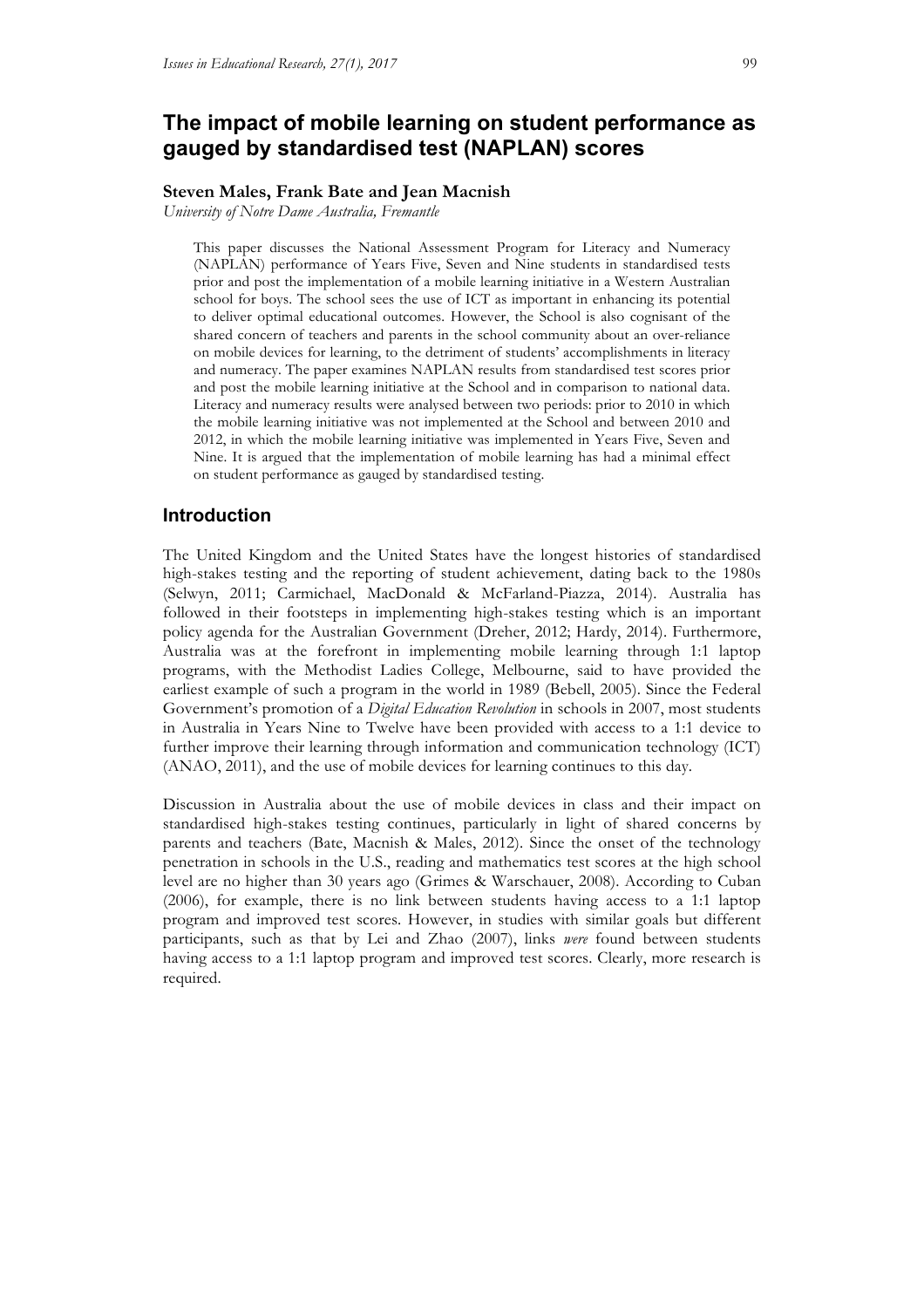In Australia, national standardised testing was introduced in 2008 with the *National Assessment Program for Literacy and Numeracy* (NAPLAN). The testing under this program takes place each year at the same time across the country. The data provides policy makers, school communities and parents with information about student performance, thereby ensuring greater accountability of schools to improve teaching and learning (Belcastro & Boon, 2012; Wildy & Clark, 2012). NAPLAN is a test of literacy and numeracy skills over time linked to a national curriculum. NAPLAN consists of tests in the domains of: reading, writing, language conventions (spelling, and Grammar and punctuation,) and numeracy. Annually, NAPLAN testing is carried out in Years Three, Five, Seven and Nine across all schools in Australia (ACARA, 2016). NAPLAN is similar to standardised testing programs in the UK, Singapore, Germany, China and the U.S. (Rotberg, 2006; Mattei, 2012).

#### **Research context**

This paper is derived from a broader study that measured the impact of a mobile learning initiative that was based on a 1:1 laptop implementation at a school for boys in Western Australia ("the School"). For the purposes of this research, mobile learning is taken to mean the use of a mobile device for educational purposes. Crompton (2013) defined mobile learning as learning that occurs through both social and content interactions, using a personal electronic device. The personal electronic device used in the current research was typically a laptop computer. The School began a program of gradual deployment of student-owned laptops in 2010. As at 2016, all students at the School between Years Five and Ten are provided a laptop which is parent funded, while students in Years Eleven and Twelve are required to use their own device as part of a 'bring your own device' (BYOD) program. Two cohorts were the subject of the broader study which spanned three years. These cohorts were a Year Five (junior school) group that progressed to Year Seven over a three-year period, and a Year Seven (middle school) group that progressed to Year Nine over the same period. For the purposes of this paper, the Year Five group is referred to as Cohort A (*n* = 56) and the Year Seven group as Cohort B (*n* = 136). The School itself is a Catholic boy's school that offers an education from Kindergarten to Year Twelve. The School was by no means an early adopter in moving to 1:1 student-owned laptops. However, it recognised the need to better prepare its students for life in an increasingly digital world. The School also discerned that there are opportunities to provide a more engaging and relevant teaching and learning environment through the integration of ICT across the curriculum.

Lei and Zhao (2008) reported that a number of studies have sought to gauge the impact of ICT, using approaches based on pre- and post-testing (Rockman, Walker & Chessler, 2000; Gulek & Demirtas, 2005; Silvernail & Gritter, 2005; Shapley et al., 2009). The purpose of this paper is to discuss the School's performance in NAPLAN testing pre- and post- the implementation of the mobile learning initiative in 2010.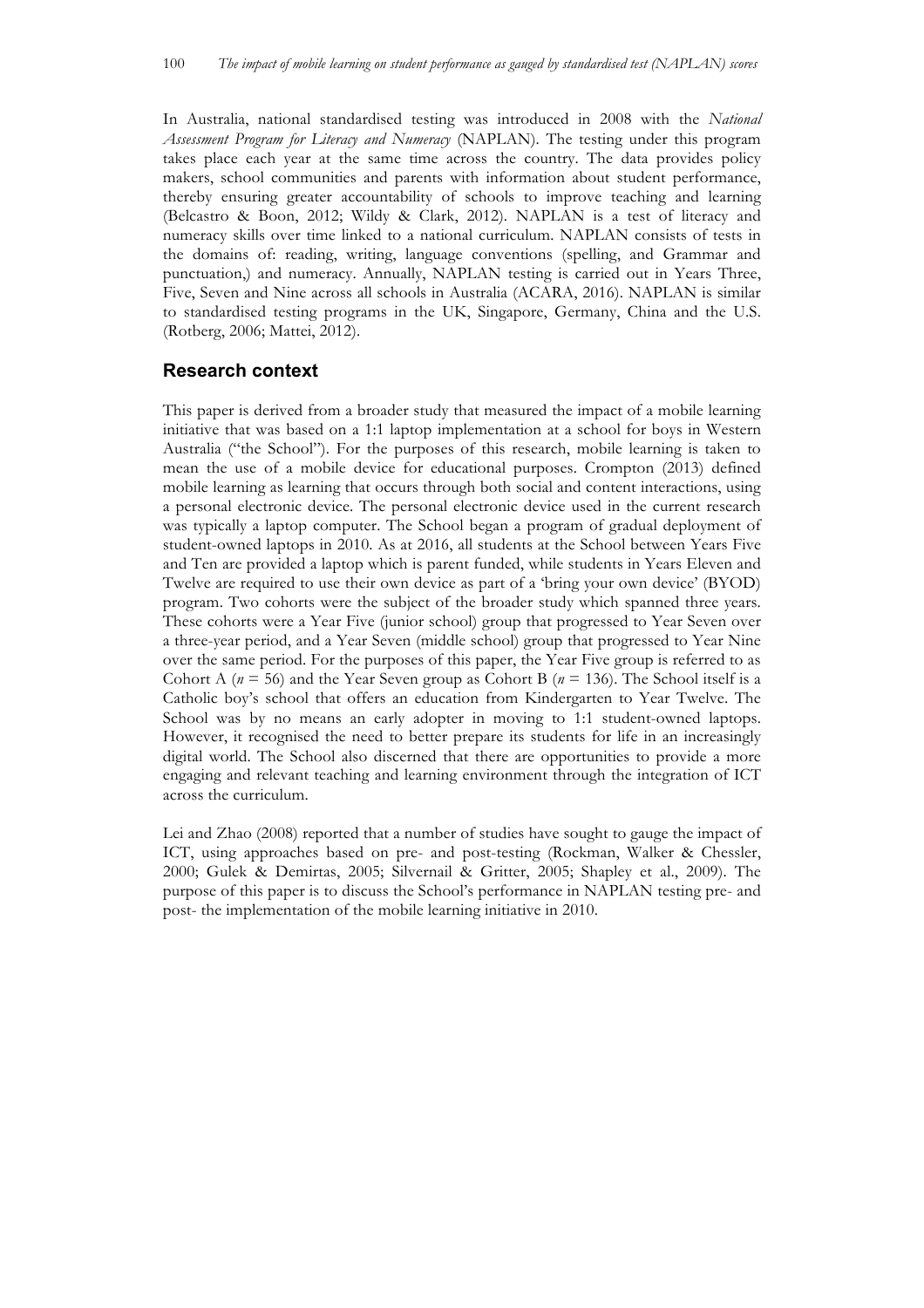# **Methodology**

As discussed, this paper is underpinned by a longitudinal study that used a mix of methods to gauge the implementation of a mobile learning initiative at a private school in Western Australia. One of the core research questions of the broader study was to investigate the educational impact of the mobile learning implementation on literacy and numeracy outcomes. Two methods of analysis were adopted:

- Cohort analysis of mean NAPLAN scores in five domains pre-mobile device implementation (2008, 2009 and 2010) and post-mobile device implementation (2011 and 2012) for years Five, Seven, and Nine.
- Cohort analysis of learning gains in five domains pre-mobile device implementation (from 2008 to 2010) and post-mobile device implementation (from 2010 to 2012) for years Five to Seven and Seven to Nine.

The focus of this paper is on discerning changes to student performance post-mobile learning implementation. The research commenced in February 2010 and NAPLAN testing was undertaken three months after the commencement of the mobile learning initiative in May 2010, making it more or less a pre-test in the context of the broader longitudinal study.

The description of NAPLAN results draws on five scales, one for each of the domains of Reading, Writing and Numeracy and two for Language Conventions (Grammar and punctuation, and Spelling). These five scales span all year levels from Year Three to Year Nine and describe the development of student achievement according to ten bands on the scale. The scales are designed so that any given score by any student in Australia can be interpreted in the same way over time and represents the same level of achievement. For example, a score of 700 in Numeracy will have the same meaning in 2012 as in 2010, enabling improvements to be gauged over time. Each domain is divided into ten bands on the scale to cover the full range of student achievements tested. The bands are used for reporting student performance at each year level. The Year Three report comprises bands one to six, Year Five bands three to eight, Year Seven bands four to nine, and Year Nine bands five to ten (ACARA, 2016); for further information about NAPLAN, see http://nap.edu.au.

Analysing the NAPLAN results for cohorts pre- and post- the 1:1 mobile learning initiative helps to gauge the impact of mobile learning in the learning areas of literacy and numeracy. NAPLAN testing was introduced in 2008 so only three years of data can be used prior to the mobile learning implementation at the School in 2010. For this analysis, 2008, 2009 and 2010 results for Years Five, Seven and Nine were compared to 2011 and 2012 results for the same years. Writing had not been included in the analysis due to the changes in the Writing section of NAPLAN test from 2011. A move from narrative writing to persuasive writing was approved by Australian State Ministers in 2010 following extensive piloting (Turvey, 2012).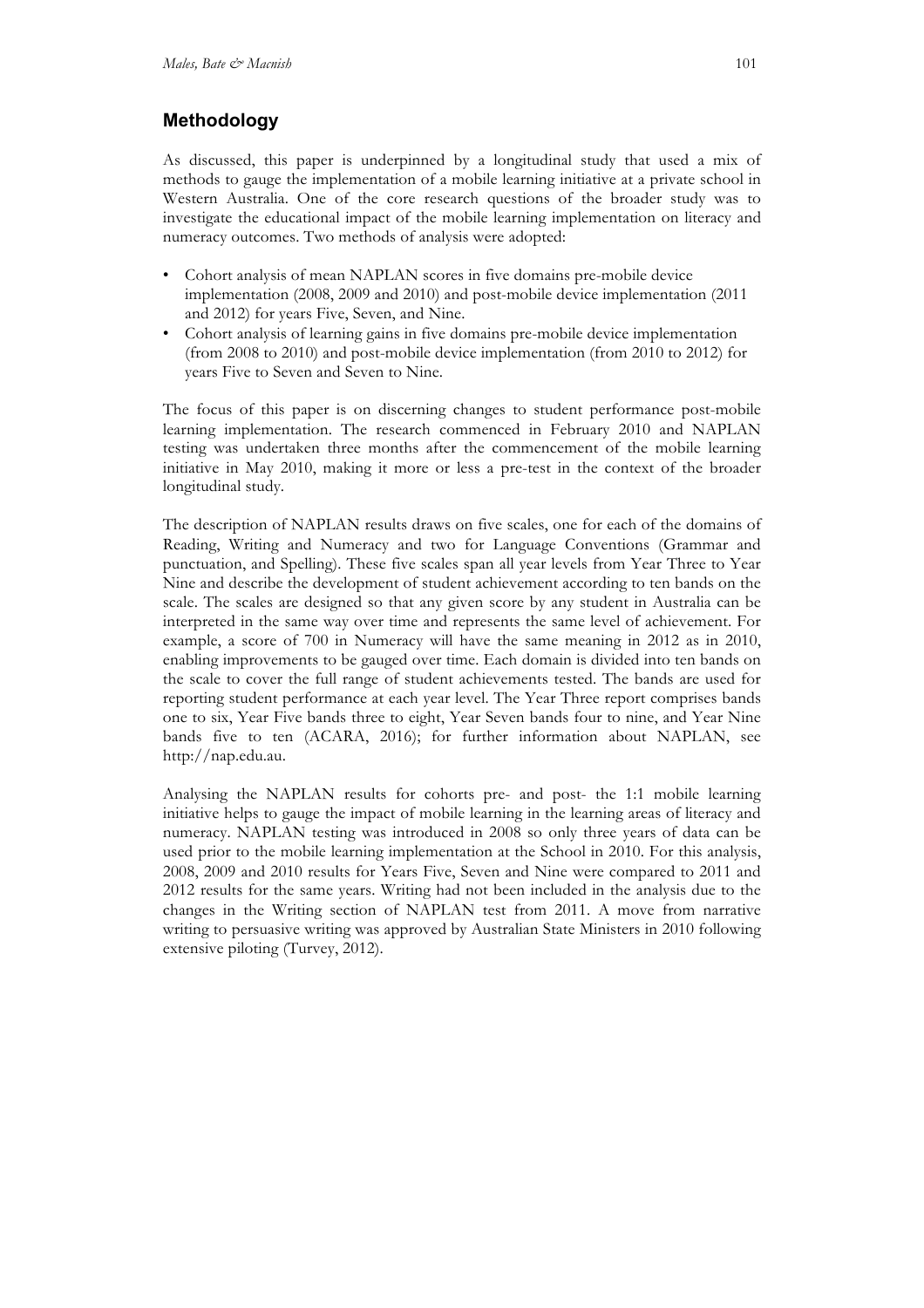In addition to analysing mean scores, NAPLAN data also provided an opportunity to compare the learning gains of cohorts to previous years where students did not have access to a mobile learning device. For this analysis, learning gains for Years Five and Seven from 2008 to 2010 were compared to learning gains for the same years from 2010 to 2012. There were no control groups due to the scale of the mobile learning implementation at the School.

Ideally, when comparing schools it is useful to select 'like schools' based on the *Index of Community Socio-Educational Advantage* (ICSEA). However, as there were a limited number of male-only schools that were similar in ICSEA to the School in this study, the School is compared with males nationally. Mean scores for students at the School is presented alongside corresponding data for males nationally. For every mean NAPLAN test score, a corresponding 'Uncertainty of the mean' is provided (in terms of a 95% confidence interval (CI)). A 'One-way ANOVA (analysis of variance) for summary data' is undertaken to determine when a difference between a mean for the students at the School and the corresponding mean for males nationally is statistically significant at both  $p<0.01$  and  $p$ <0.05 levels. The One-way ANOVA is also used to identify statistically significant differences in learning gains (at both *p*<0.01 and *p*<0.05 levels) between students at the School and males nationally, and between students pre-mobile learning implementation (Years Five to Seven and Seven to Nine, 2008 to 2010) and post-mobile learning implementation (Years Five to Seven and Seven to Nine, 2010 to 2012).

### **Results**

#### **Cohort analysis of mean NAPLAN scores**

Figure 1 provides a summary of NAPLAN test results for Year Five students for the years 2008 to 2012, for both the School and all males nationally. Each bar in the figure represents the mean score for a particular year for the NAPLAN area indicated; the School is shown in green and the national male mean in blue. Cohort A is shown as Year Five students in 2010 (first year of study).

Over the five-year period 2008 to 2012 (inclusive), the mean score recorded by the School was roughly +20 marks higher than that recorded by Year Five males nationally for Reading and Spelling, and Grammar and punctuation. For Numeracy, the margin was larger, at about  $+40$  marks in 2008, 2009 and 2011. For Persuasive Writing, a roughly  $+20$ mark gap was observed in 2011 and 2012. In 2010 (Cohort A) the Year Five Cohort scores for Spelling, Grammar and punctuation, and Numeracy were approximately 10 marks above the mean recorded nationally by males. The Year Five School results are consistent across the period 2008 to 2012, with 2010 being the only year that recorded lower scores than the other years.

Figure 2 displays the School mean score compared to the national mean score for males in Year Seven. Cohort B is shown as Year Seven students in 2010 (first year of study) and Cohort A is shown as Year Seven students in 2012 (third year of study).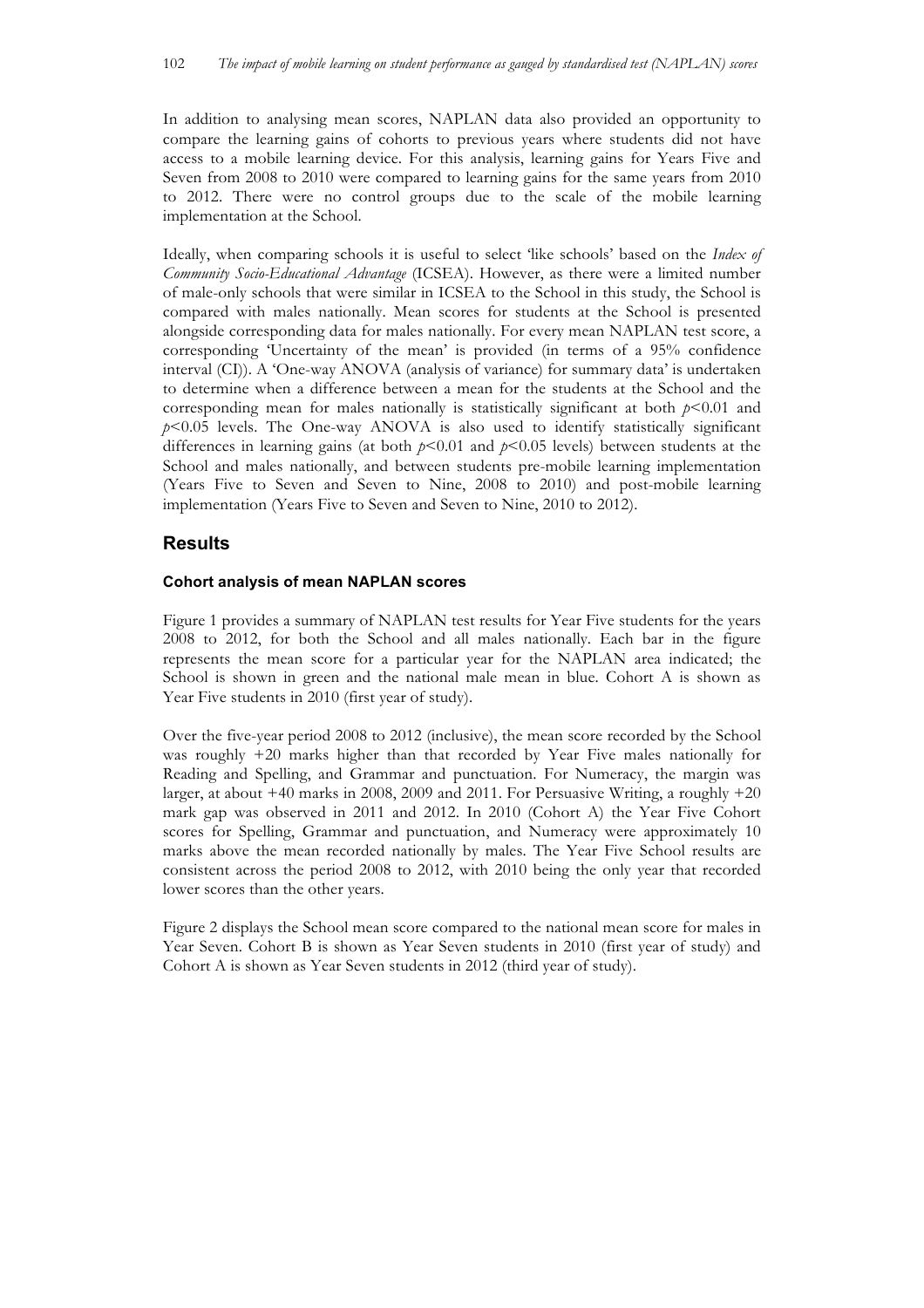

Figure 1: Year Five NAPLAN test results 2008-2012: School vs. males nationally



Figure 2: Year Seven NAPLAN test results 2008-2012: School vs. males nationally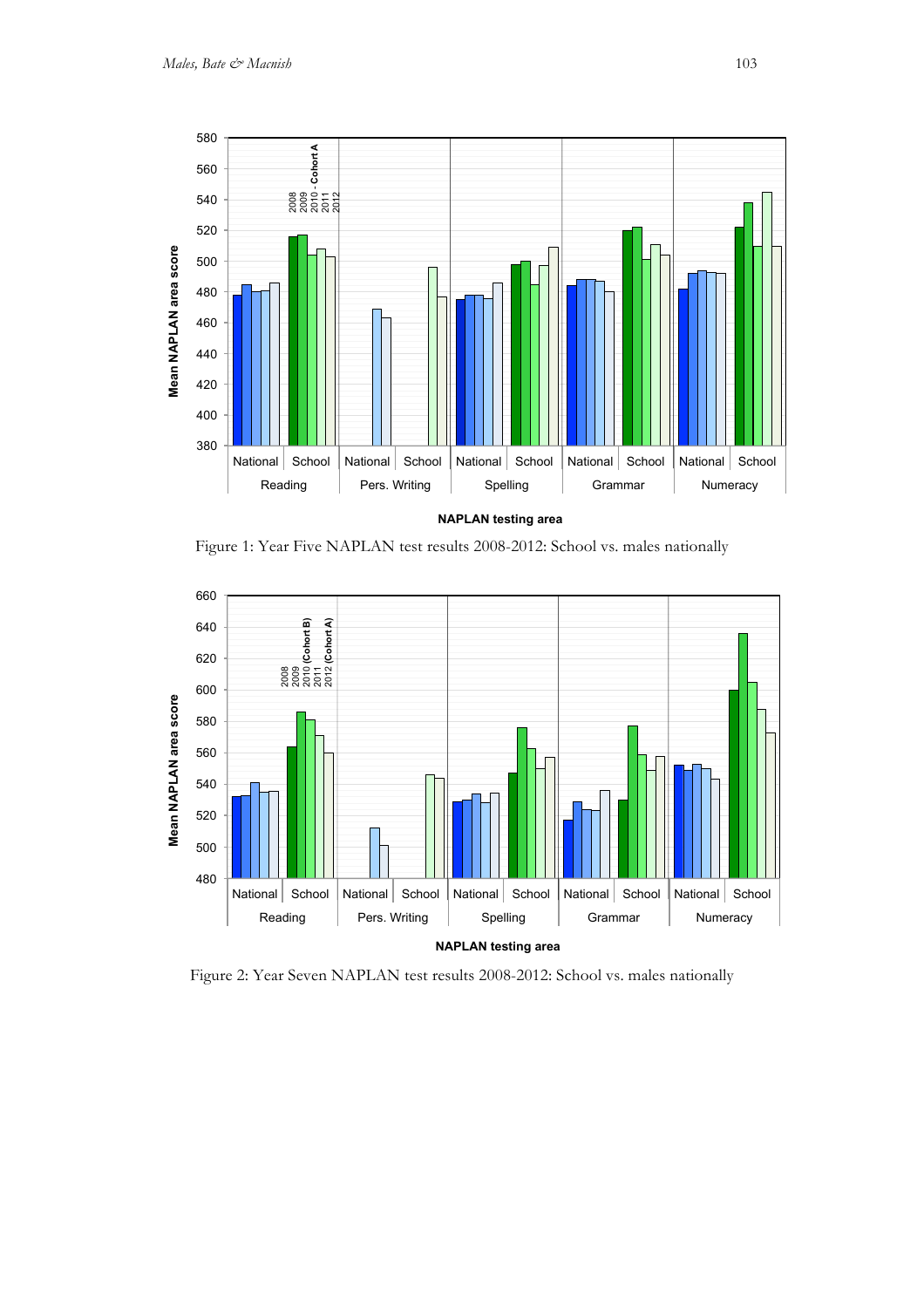Over the five-year period 2008 to 2012 (inclusive), the mean score recorded by the School was roughly +30 marks higher than that recorded by Year Seven males nationally (in the four areas excluding Persuasive Writing). For Persuasive Writing, a +30 mark gap was observed in 2011 and 2012. In relative terms, the above margins represent a difference of about +5.5% for all domains. The 2009 Year Seven pre-mobile learning cohort at the School scored particularly highly in the four domains. In this year the margin between the School and Year Seven males nationally was on average about +9.5% in relative terms. In the years since the results of 2009, the School's results have tended to return to a position closer to, but still above, the Year Seven male national results.

Figure 3 displays the School's mean score compared to the national mean score for males in Year Nine. Cohort B is shown as Year Nine students in 2012 (third year of the study).



Figure 3: Year Nine NAPLAN test results 2008-2012: School vs. males nationally

Over the five-year period 2008 to 2012 (inclusive), the mean score recorded by the School was roughly +30 marks higher than that produced by Year Nine males nationally in Reading and Spelling, and in Grammar and punctuation. For Numeracy, the margin was slightly more at about +50 marks. For Persuasive Writing, a +40 mark gap was recorded in 2011 and 2012. In relative terms, the above margins of  $+30$ ,  $+40$  and  $+50$  marks represent differences of about +5%, 7.5% and 8.5%, respectively. The Year Nine School results are consistent across the period 2008 to 2012, with no one year being particularly strong or weak.

Overall, the data indicates that the School has performed consistently better than the national average in all domains between 2008 and 2012. The implementation of the mobile learning initiative appears to have had no discernible impact.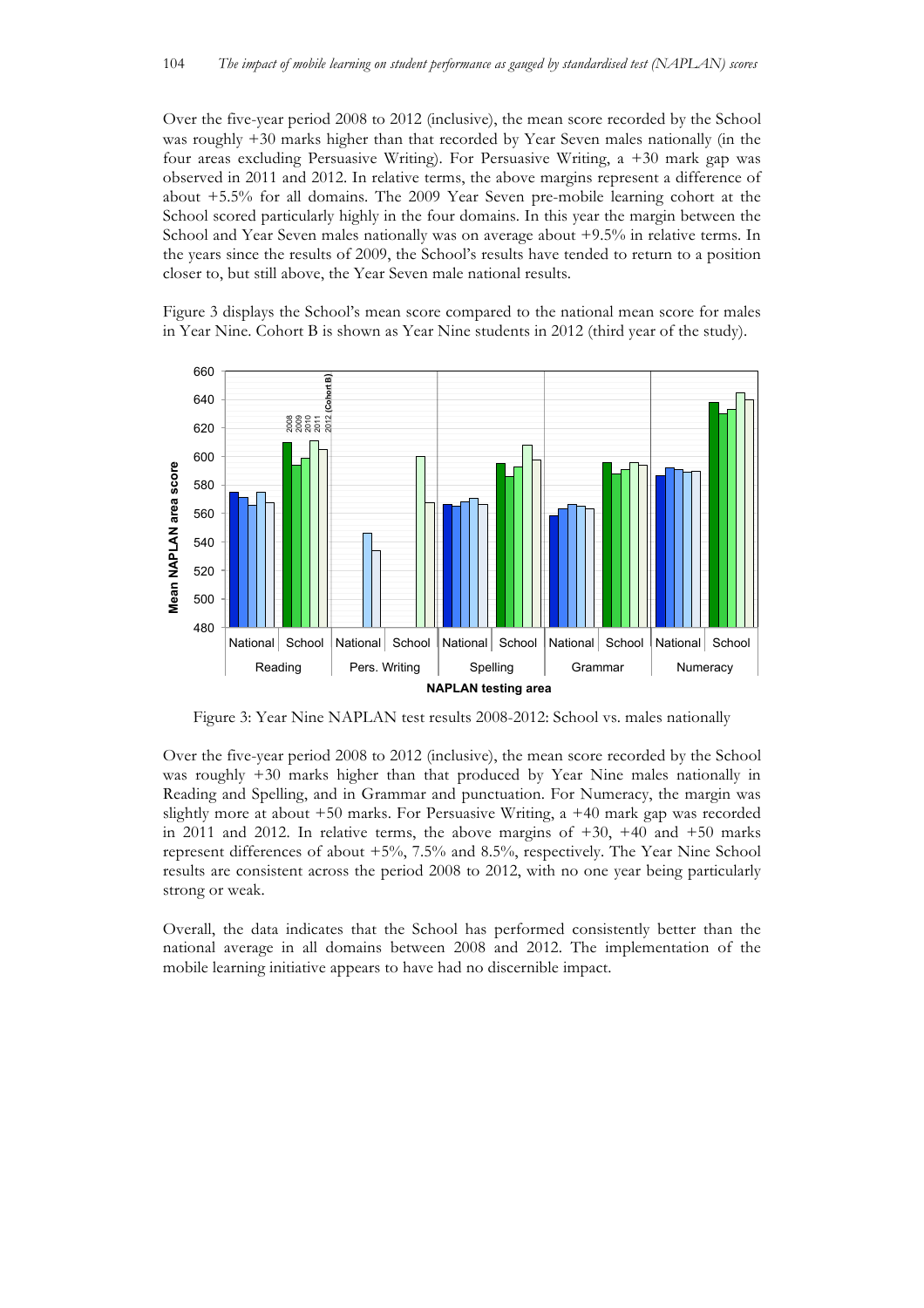

Figure 4: Cohort gains Years Five to Seven 2008-2010 (pre-mobile learning initiative) (relative percentage)

#### **Cohort analysis of learning gains**

The above analysis from 2008 to 2012 shows that each year level is unique in terms of its mean and its relationship to the national average. It is, therefore, also useful to consider how each cohort might perform over time in terms of learning gains. Figure 4 shows the gains from Year Five to Year Seven in all domains for the School and males nationally between 2008 and 2010 (pre-mobile learning initiative); Figure 5 presents the same data between 2010 and 2012 (i.e. for Cohort A).



Figure 5: Cohort gain Years Five to Seven 2010-2012 (Cohort A) (relative percentage)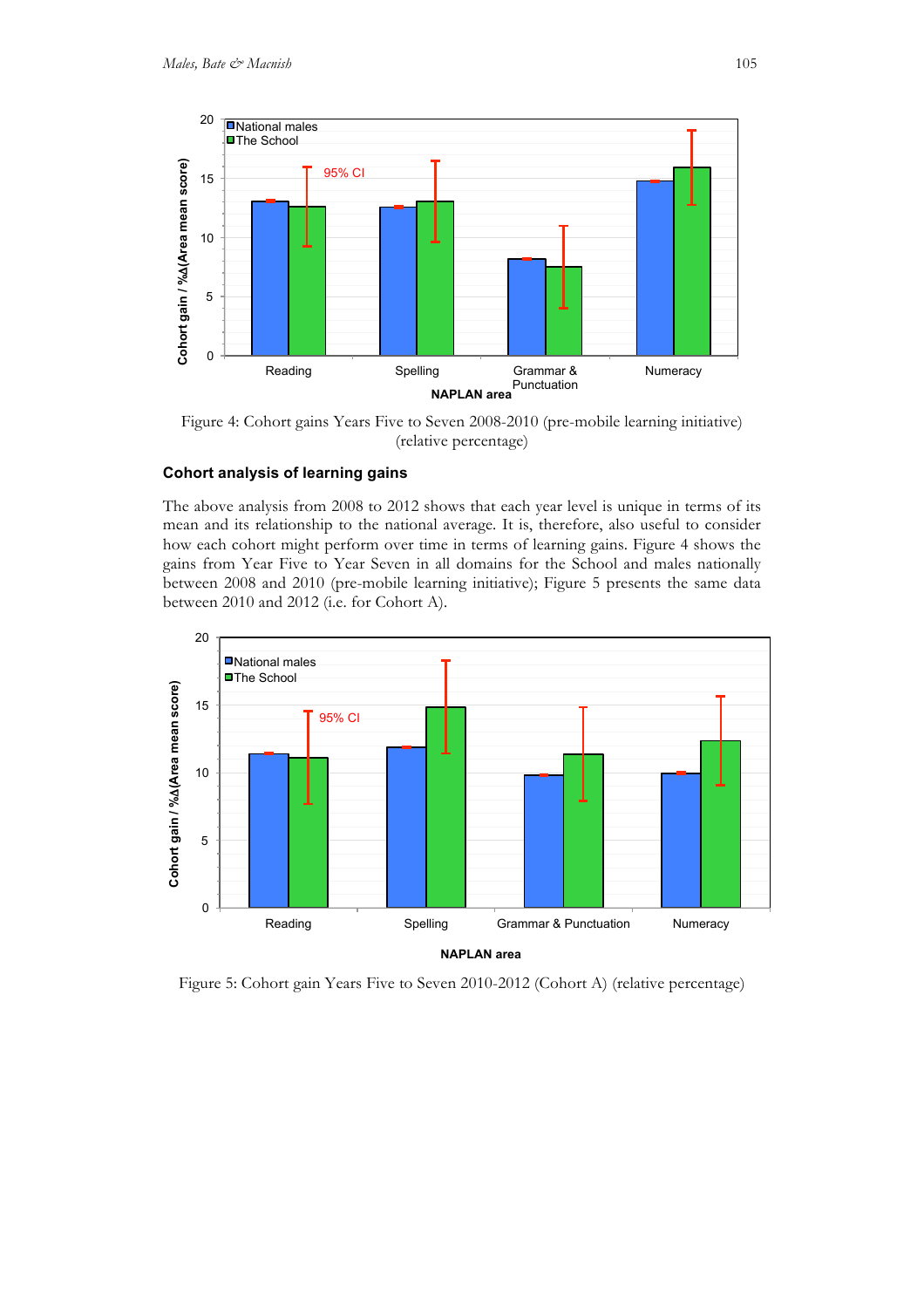Between 2008 and 2010, the four domains recorded differences in cohort gain between the School and males nationally of about one per cent (relative). None of the differences in cohort gains between the males at the School and males nationally were statistically significant at the  $p < 0.05$  level. Similarly, between 2010 and 2012, differences in cohort gains between the School and males nationally were not statistically significant at the  $p \leq 0.05$  level, although it is interesting that School gains were higher than national gains in three of the four domains.

Figure 6 shows learning gains from Year Seven to Year Nine in all domains for the School and males nationally between 2008 and 2010 (pre-mobile learning initiative). Figure 7 presents the same data between 2010 and 2012 (i.e. for Cohort B).



Figure 6: Cohort gain Years Seven to Nine 2008-2010: School vs. males nationally (pre-mobile learning initiative) (relative percentage)

Between 2008 and 2010, differences in cohort gains between the School and males nationally were negligible and not statistically significant at the  $p \leq 0.05$  level. For Numeracy, the result was unusual in that the cohort gain for males nationally was greater than that achieved by the School. Between 2010 and 2012, differences in cohort gains between the School and males nationally were also negligible and not statistically significant at the  $p < 0.05$  level. However, cohort gains achieved by males nationally were greater than those achieved by the School in three of the four domains.

Figure 8 plots the cohort gains for Year Five to Year Seven as a percentage for the 2008 to 2010 pre-mobile learning cohort compared to the post-mobile learning cohort 2010 to 2012 (Cohort A). Figure 9 plots the cohort gains for Year Seven to Year Nine as a percentage for the 2008 to 2010 pre-mobile learning cohort compared to the post-mobile learning cohort 2010 to 2012 (Cohort B).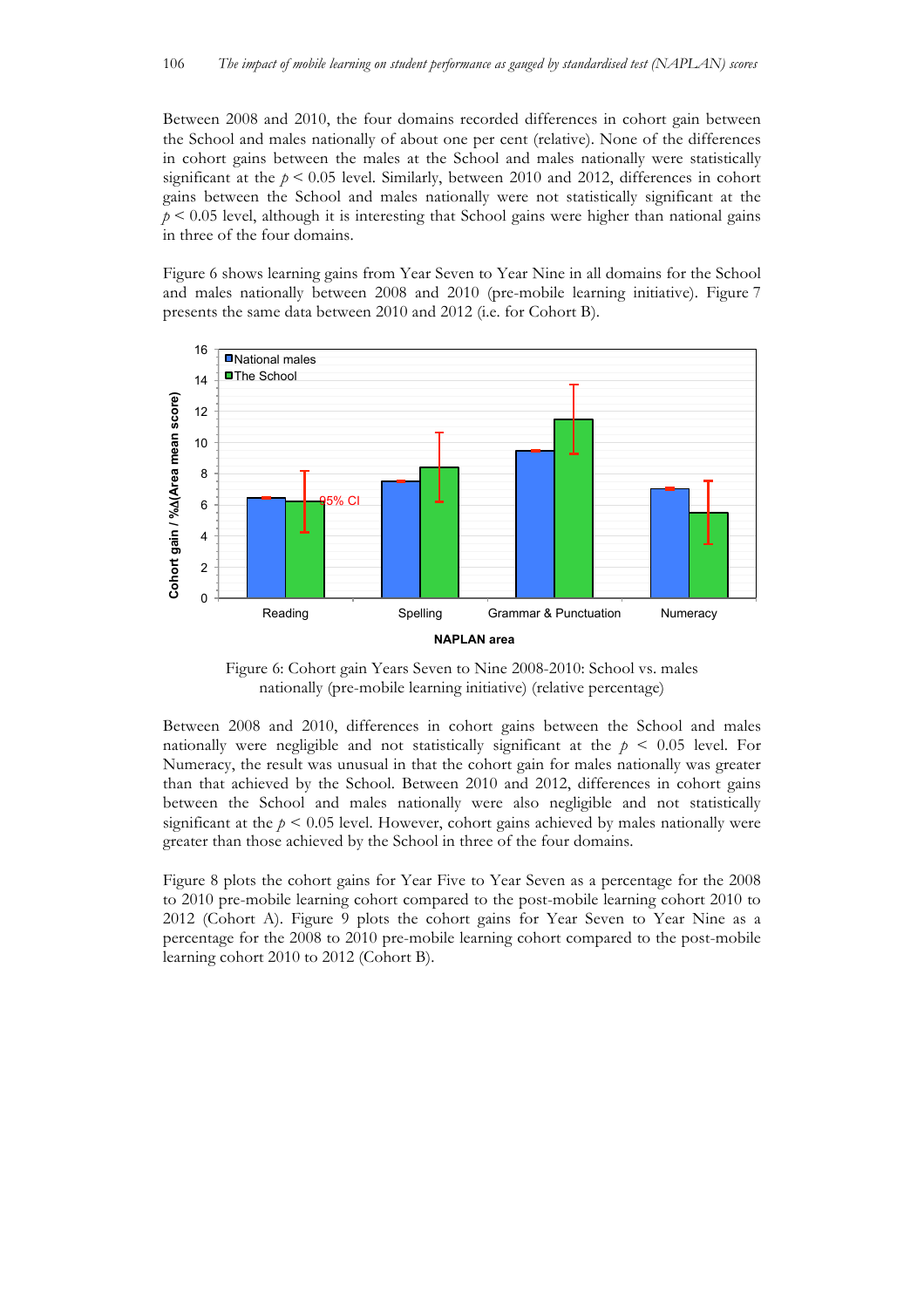

**NAPLAN area** 

Figure 7: Cohort gain Years Seven to Nine 2010-2012 (Cohort B) (relative percentage)



Figure 8: School's cohort (Cohort A) gains Years Five to Seven: 2008-2010 vs. 2010-2012 (relative percentage)

For Years Five to Seven, Reading and Numeracy 2008 to 2010 gains were marginally greater than the 2010 to 2012 gains; for Spelling, and Grammar and punctuation the 2010 to 2012 gains were greater than the 2008 to 2010 gains. None of the differences in gains were statistically significant at the  $p < 0.05$  level.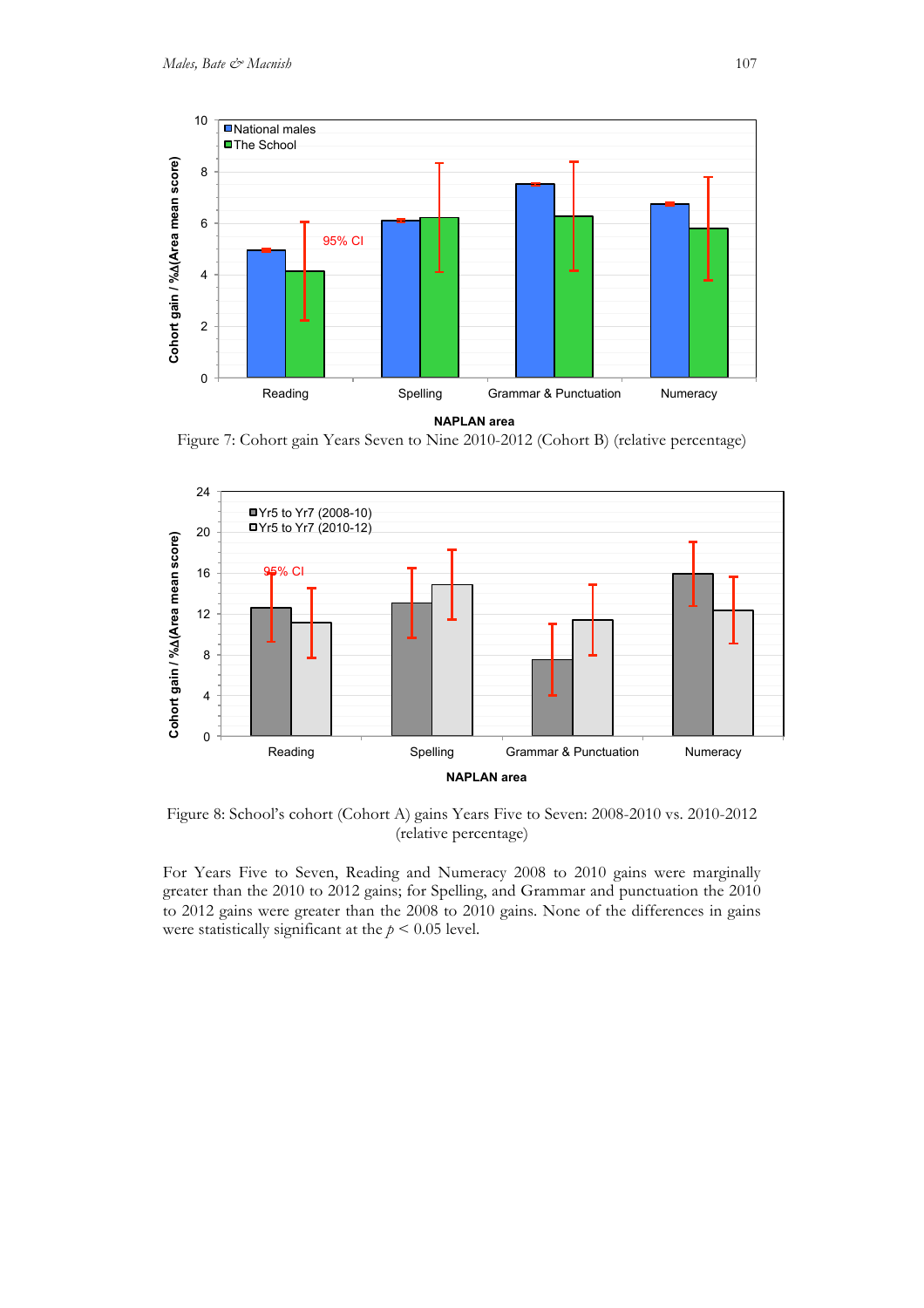

Figure 9: School's cohort (Cohort B) gains Years Seven to Nine: 2008-2010 vs. 2010-2012 (relative percentage)

For Years Seven to Nine, differences between 2008-2010 and 2010-2012 cohorts in Reading, Spelling and Numeracy were negligible and not statistically significant at the  $p < 0.05$  level. However, the difference in gains for Grammar and punctuation was 26 marks (absolute) and 5.2% (relative). A One-Way ANOVA test (Table 1) revealed that the difference between the 2008 to 2010 cohort gain and the 2010 to 2012 cohort gain was statistically significant at the  $p < 0.01$  level.

| Table 1: One-way ANOVA of summary data test results for      |  |  |
|--------------------------------------------------------------|--|--|
| Years Seven to Nine cohort gain data 2008-2010 vs. 2010-2012 |  |  |

| Cohort<br>gain           |                            | School 2008-10 |                                     | School 2010-12 |     | <b>ANOVA</b> results |       |                                                                                |     |       |           |
|--------------------------|----------------------------|----------------|-------------------------------------|----------------|-----|----------------------|-------|--------------------------------------------------------------------------------|-----|-------|-----------|
|                          | Area                       |                | $\Delta$ Mean<br>$( ^{0}\!/_{\!0})$ | SD.<br>(0/0)   |     | $\binom{0}{0}$       | (0/0) | $\triangle$ Mean SD. $\triangle$ [(2010-12) - 95%<br>$(2008-10)$ ] $(%$ ) C.I. |     | F     | Sig.      |
| $\Delta$ (Year 7 Reading |                            | 134            | 6.2                                 | 11.8           | 135 | 4.1                  | 11.5  | $-2.1$                                                                         | 1.9 | 2.185 | 0.141     |
| to Year 9) Spelling      |                            | 134            | 8.4                                 | 13.1           | 134 | 6.2                  | 12.7  | $-2.2$                                                                         | 2.2 | 1.948 | 0.164     |
|                          | Grammar and<br>punctuation | 134            | 11.5                                | 12.9           | 134 | 6.3                  | 12.6  | $-5.2$                                                                         | 2.2 | 11.14 | $0.001**$ |
|                          | Numeracy                   | 134            | 5.5                                 | 12.0           | 135 | 5.8                  | 12.0  | 0.3                                                                            | 2.0 | 0.042 | 0.838     |

*Note.* \*\* Significance at *p* < 0.01 level; \* significance at *p* < 0.05 level

Overall, Years Five to Seven cohort gains were mixed, with no discernible patterns evident. This result somewhat contrasted with the Years Seven to Nine cohort gains as for three of the four domains, the 2010 to 2012 post-mobile learning cohort gain was less than the 2008 to 2010 pre-mobile learning cohort gain. For Grammar and punctuation, the difference in cohort gain was statistically significant.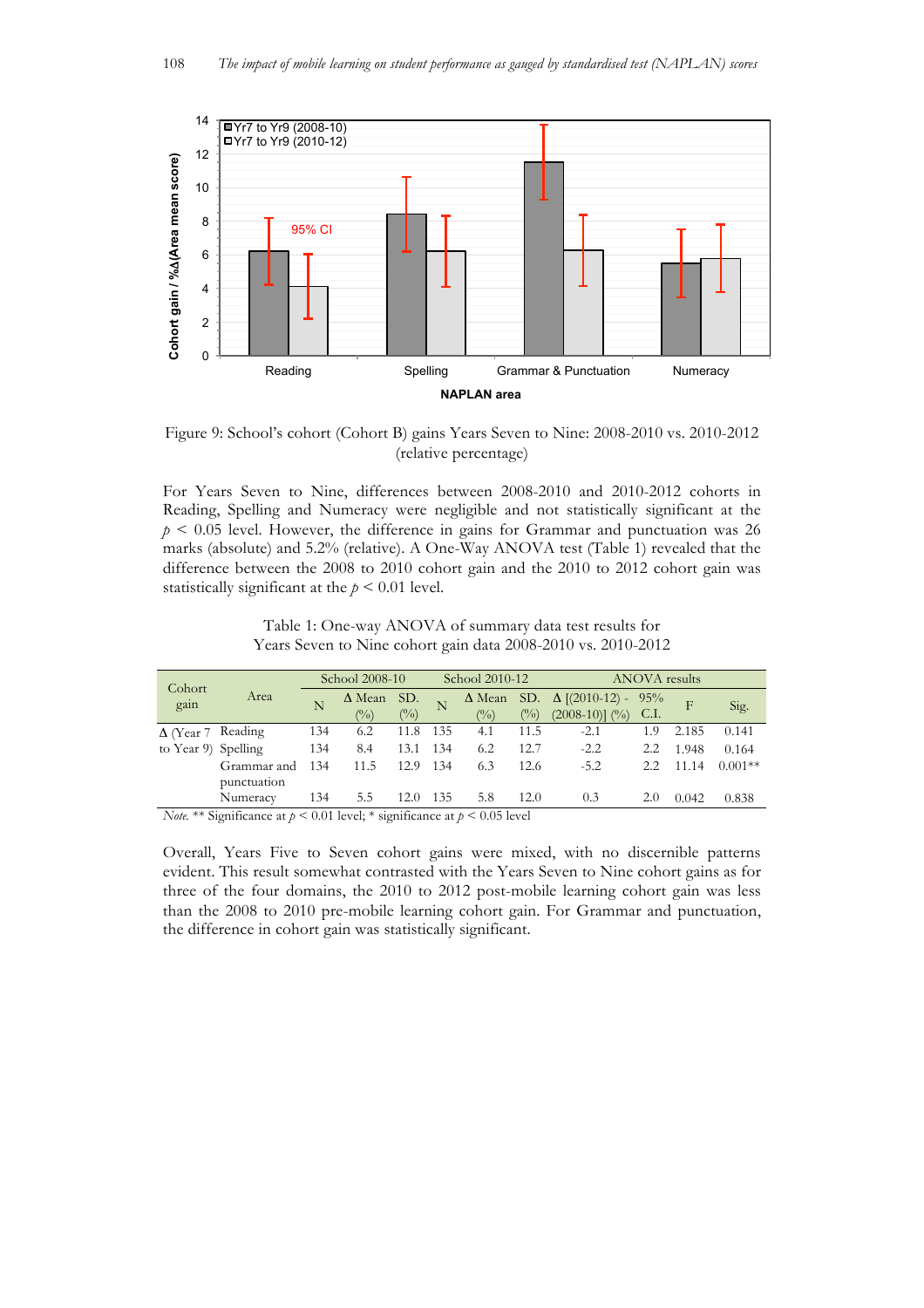### **Discussion**

Since the introduction of NAPLAN, a national curriculum, and the *My School* website, parents and teachers have had access to vast amounts of information about national literacy and numeracy, and to data about school performance (Klenowski & Wyatt-Smith, 2012). The measure of student performance in NAPLAN at the School which was the subject of this research is important, as parents seeking the best educational outcomes may select what they perceive as high performing schools to improve their child's chances of educational success (Bate, Macnish & Males, 2014).

Research into the application of ICT for student learning suggests that a move towards student ownership of mobile devices may yield significant benefits, particularly in terms of student engagement (Mouza, 2008; Bate, 2010; Bebell & Kay, 2010; Keengwe & Bhargava, 2014). The findings reveal a school that performed consistently higher than the national average in all areas of NAPLAN indicating good teaching and support structures are in place. Whether these preconditions are necessary for the implementation of mobile learning initiatives may be a worthy question for future research. Mean scores in all domains remained stable from pre- to post-mobile learning implementation suggesting that the implementation of the mobile learning initiative resulted in no significant impact. This finding is consistent with other studies (Grimes & Warschauer, 2008; Bebell & O'Dwyer, 2010; Won Hur & Oh, 2012; Fabian, Topping & Barron, 2016) which also reported negligible impacts on student learning arising from mobile learning implementations, in this case laptop computers. In Cohort B, however, cohort gains in three of the four domains were less than the 2008 to 2010 pre-mobile learning cohort gains and in Grammar and punctuation, a statistically significant decline was recorded in learning gains between 2008-2010 (pre-mobile learning) and 2010-2012 (post-mobile learning) in Years Seven to Nine. It could well be that the commencement of the 1:1 initiative, at a time when students are making a transition from primary to middle school, is not ideal. The impact of ICT implementations in transition years could well be a fruitful area for further research.

Teaching and learning interactions are influenced by a complex mix of psychological and sociocultural factors, in addition to physical and temporal considerations (Hattie & Yates, 2014). It is, therefore, difficult to untangle the impact of a mobile learning initiative from the range of other influences on student learning, particularly when approaches to integrating mobile learning vary from teacher to teacher. For example, it could be that teaching strategies in Grammar and punctuation Years Seven to Nine did not emphasise the use of mobile learning in the classroom. Therefore, inferences about the impact of the 1:1 implementation should be made cautiously. The *way* in which mobile devices are implemented is an important question for future research. This insight was noted by Weston and Bain (2010) in their review of realising the advantages of 1:1 computing. More research, drilling down into the detail, is clearly required to give enhanced texture to studies that seek to link student performance with ICT initiatives.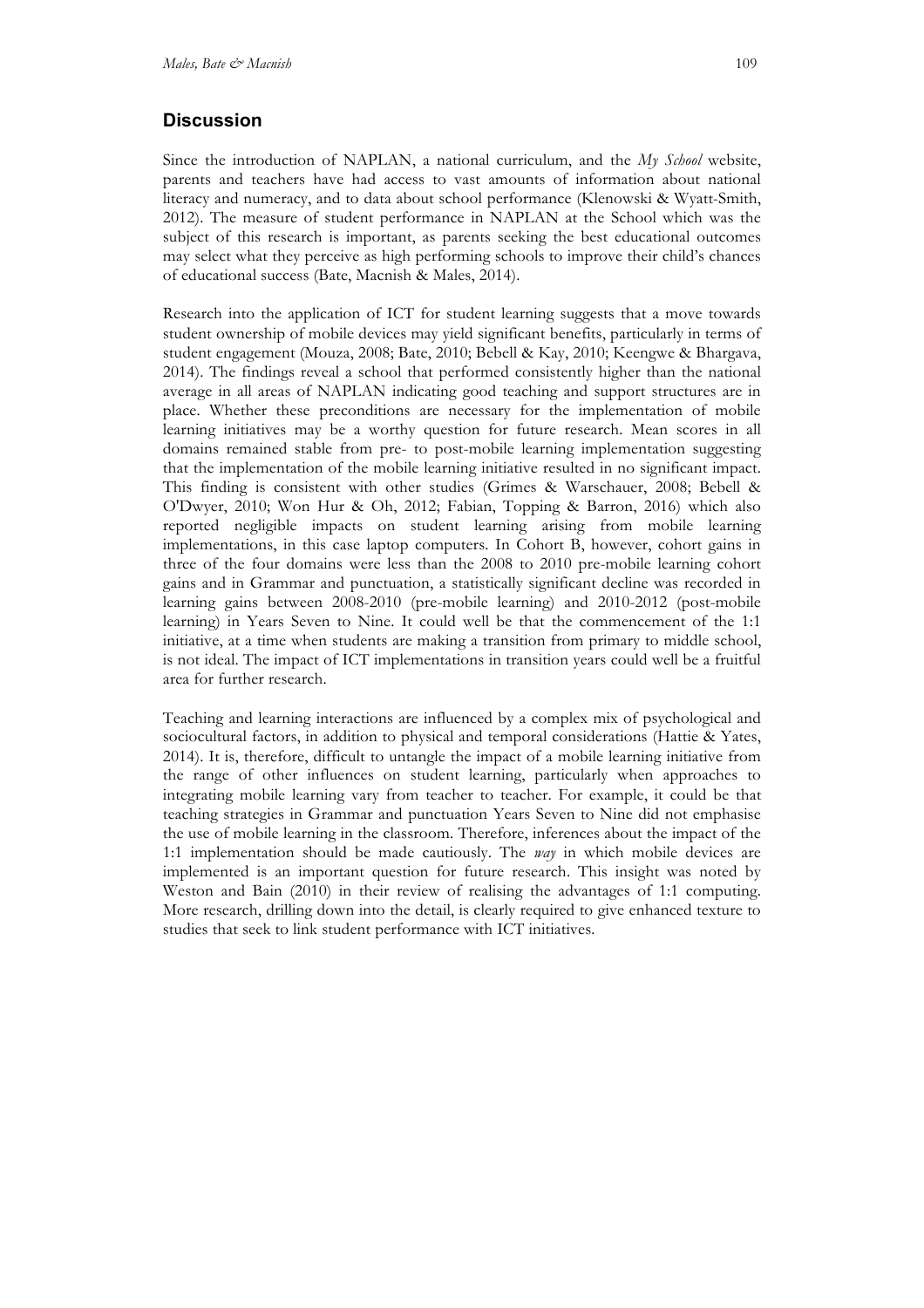The mobile learning initiative at the School was implemented to provide students with access to digital learning experiences that mirrored societal trends in the use of ICT. NAPLAN testing tends to ignore key generic and digital literacy skills such as the ability to access and synthesise online information, problem-solving skills, communication skills and ICT capabilities (Grimes & Warschauer, 2008). According to Holcomb (2009, p. 54), ICT skills "do not necessarily align with today's standardised assessments." Therefore, the use of standardised tests in isolation to monitor school improvement in schools with mobile learning programs is problematic. High stakes testing is often conducted in environments where test scores are tied to funding models. While standardised testing in OECD countries is commonplace, Morris (2011, p. 21) discussed some of its associated concerns:

… there are a number of limitations to standardized tests which weaken the capacity to achieve their purpose. Primarily, standardized tests are limited in scope both in terms of the breadth of their reach and in terms of their depth of assessment.

The literature suggests that the evaluation of mobile learning initiatives with a sole focus on standardised testing results is limited and so researchers continue to search for accurate measures of student achievement in schools with such programs. While standardised testing might be a crude instrument, it nevertheless plays an important role in measuring student improvement in key learning areas because of the associated reliability of the assessment (Suhr, Hernandez, Grimes & Warschauer, 2010; Perso, 2011).

There may well have been benefits of the mobile learning initiative that are currently not measured through standardised testing. Certainly, Newhouse (2014) found that the integration of ICT resulted in benefits that transcended those that might be captured in the formal curriculum. The benefits of mobile learning as a mechanism for enhancing key generic and digital literacies could be the subject of future research into the broader impact of mobile technologies on student learning.

Some of the limitations of the research should be acknowledged. The research was conducted in one single-gender school in one state in Australia. The research was, therefore, based on a relatively small scale single case. Further, the implementation of mobile learning initiative was embryonic and the way in which students and teachers used these devices evolved rapidly over the period of the research. It should also be noted that the purpose of the NAPLAN program is to identify regions and schools that have the greatest need for additional resources, rather than small-scale improvement initiatives such as was the subject of the research. In saying this, the use of NAPLAN data to inform debate around a school improvement initiative was certainly worthwhile. Recently the Australian Curriculum Assessment and Reporting Authority (ACARA) has announced that NAPLAN testing will move from the conventional pen and paper method to an online assessment in 2019 (ACARA, 2016b). If, as Biggs and Tang (2011) suggest, assessment drives learning then online NAPLAN testing may well be a catalyst for more extensive use of ICT for learning.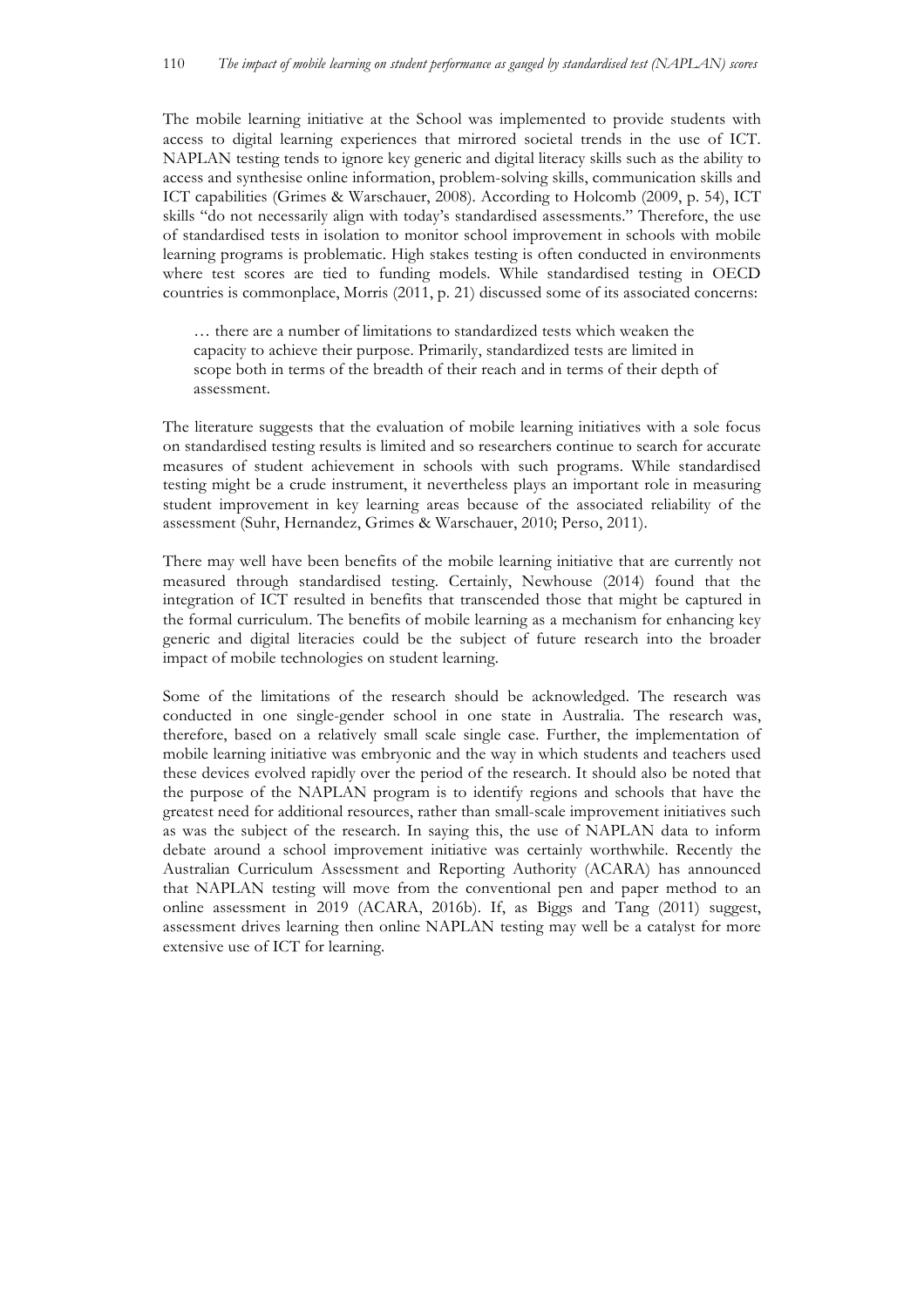## **Conclusion**

This paper has sought to provide insights into the extent to which a mobile learning initiative has improved literacy and numeracy outcomes. Ultimately, the paper has addressed the targeted research question: What educational impact, if any, did the mobile learning initiative have on literacy and numeracy outcomes? Focusing on two cohorts, the paper has facilitated a comparison between junior and middle school experiences of the 1:1 initiative with respect to literacy and numeracy outcomes.

Analysis of literacy and numeracy outcomes for cohorts A and B was multi-faceted and considered how each cohort performed over time:

- In pre- and post-mobile learning implementation;
- In comparison to other cohorts at the School; and
- In comparison to national benchmarks.

These comparisons involved disaggregated data (for each of the five domains). The comparisons also included two approaches in which to gauge the overall performance of the cohort mean scores over time. The gains achieved by Cohort B were significantly smaller than those achieved by the 2008-2010 (Years Seven to Nine) School pre-mobile learning cohort, in Grammar and punctuation (ANOVA,  $p \le 0.01$ ). In contrast, Cohort A achieved noteworthy gains between 2010 and 2012 (Years Five to Seven) in all domains except Reading.

As mentioned above, these results should be treated with some caution as the level of use of mobile devices varied between subjects and the overall aim of NAPLAN is to inform macro- rather than micro-level change initiatives. Therefore, correlating the data with increases to learning is challenging and underlines the need to prudently understand the contexts and nuances of specific cohorts in terms of performance. Also, due to the limited timeframe of the study, a more relevant longitudinal timeframe of a decade might offer more conclusive findings. The study was set in one school in one socio-cultural setting in one state. The implementation was focused on one type of device. Generalisations to other contexts should be made with caution. The implementation of mobile learning approaches in the two cohorts was variable across NAPLAN areas, and therefore it is difficult to draw any inferences from the data without complimentary, in-depth qualitative data. Mixed methods approaches have proven fruitful in providing a breadth and depth of data which have led to more sophisticated understandings of ICT interventions. Finally, the concern or blame expressed by some members of the education community about declining NAPLAN scores allegedly due to the use of mobile devices for learning appears to be more speculative than proven.

### **References**

ACARA (2016). *National assessment program*. Australian Curriculum, Assessment and Reporting Authority. http://www.nap.edu.au/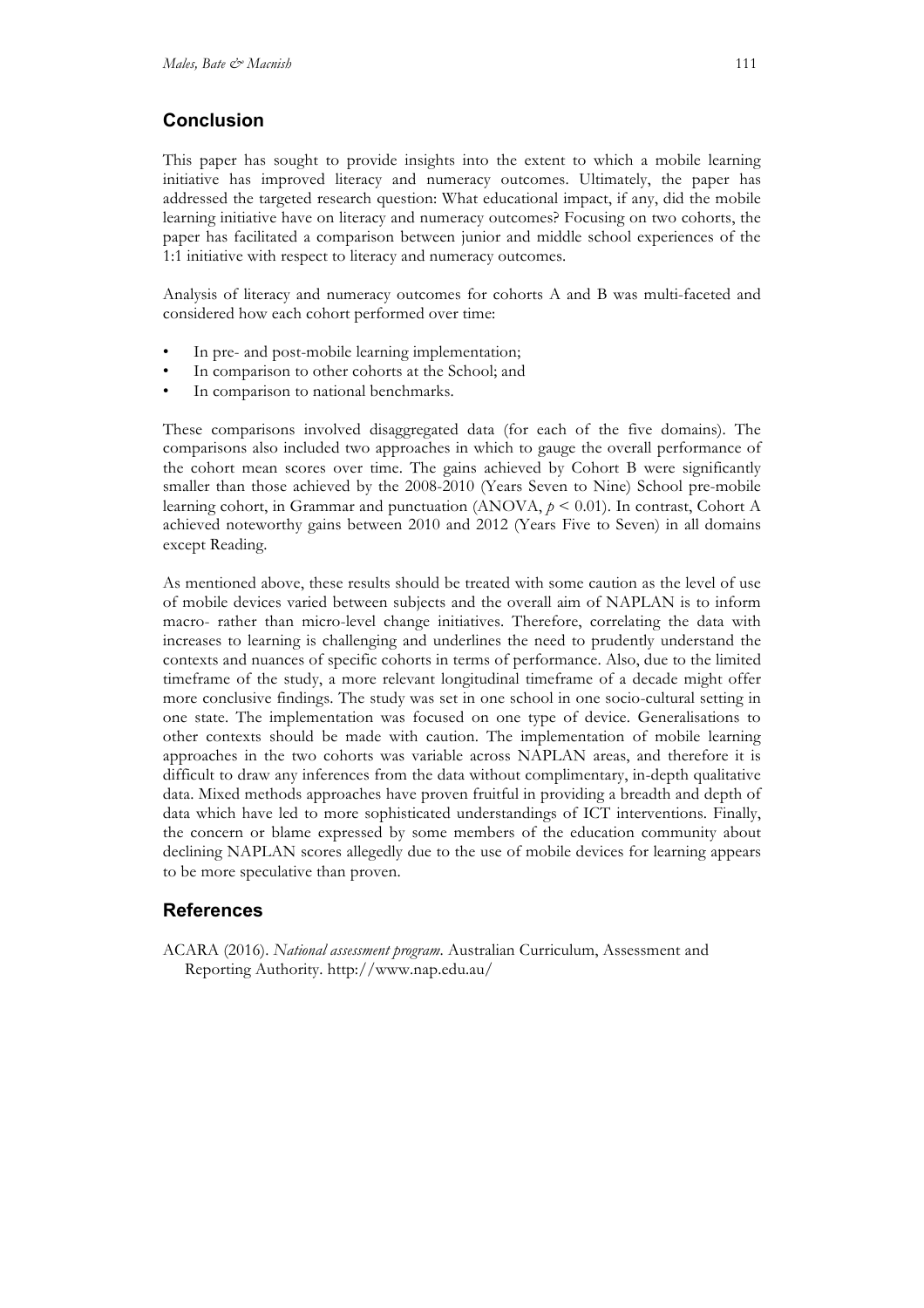- ANAO (Australian National Audit Office) (2009). *Digital education revolution - national secondary schools computer fund*. Australian National Audit Office. https://www.anao.gov.au/work/performance-audit/digital-education-revolutionprogram-national-secondary-schools-computer-fund
- Bate, F. (2010). A bridge too far? Explaining beginning teachers' use of ICT in Australian schools. *Australasian Journal of Educational Technology*, 26(7), 1042-1061. http://dx.doi.org/10.14742/ajet.1033
- Bate, F., Macnish, J. & Males, S. (2012). Understanding parent perceptions of a 1:1 laptop program in Western Australia. *Australian Educational Computing*, 27(2), 18-21. http://acce.edu.au/journal/27/2/understanding-parent-perceptions-11-laptopprogram-western-australia
- Bebell, D. (2005). *Technology promoting student excellence: An investigation of the first year of 1:1 computing in New Hampshire middle schools*. http://www.bc.edu/research/intasc/PDF/NH1to1\_2004.pdf
- Bebell, D. & Kay, R. (2010). One to one computing: A summary of the quantitative results from the Berkshire wireless learning initiative. *The Journal of Technology, Learning, and Assessment*, 9(2), 1-60.

http://ejournals.bc.edu/ojs/index.php/jtla/article/view/1607

- Bebell, D. & O'Dwyer, L. (2010). Educational outcomes and research from 1:1 computing settings. *The Journal of Technology, Learning, and Assessment*, 9(1), 1-16. http://ejournals.bc.edu/ojs/index.php/jtla/issue/view/145
- Belcastro, L. & Boon, H. (2012). Student motivation for NAPLAN tests. *Australian and International Journal of Rural Education*, 22(2), 1-19. http://search.informit.com.au.ipacez.nd.edu.au/fullText;dn=664273667559840;res=I ELIND
- Biggs, J. B. & Tang, C. (2011). *Teaching for quality learning at university* (4th ed.). Maidenhead, England: Open University Press.
- Carmichael, C., MacDonald, A. & McFarland-Piazza, L. (2014). Predictors of numeracy performance in national testing programs: Insights from the longitudinal study of Australian children. *British Educational Research Journal*, 40(4), 637-659. http://dx.doi.org/10.1002/berj.3104
- Crompton, H. (2013). A historical overview of mobile learning: Toward learner-centered education. In Z. L. Berge & L. Y. Muilenburg (Eds), *Handbook of mobile learning*, 3-14. Routledge.
- Cuban, L. (2006). The laptop revolution has no clothes. *Education Week*, 26(8), 29-29. Retrieved from http://www.edweek.org/ew/articles/2006/10/18/08cuban.h26.html
- Dreher, K. (2012). Tests, testing times and literacy teaching. *Australian Journal of Language & Literacy*, 35(3), 334-352.

http://search.informit.com.au/documentSummary;dn=793996412993767;res=IELHSS

- Fabian, K., Topping, K. J. & Barron, I. G. (2016). Mobile technology and mathematics: Effects on students' attitudes, engagement, and achievement. *Journal of Computers in Education*, 3(1), 77-104. http://dx.doi.org/10.1007/s40692-015-0048-8
- Grimes, D. & Warschauer, M. (2008). Learning with laptops: A multi-method case study. *Journal of Educational Computing Research*, 38(3), 305-332. http://dx.doi.org/10.2190/EC.38.3.d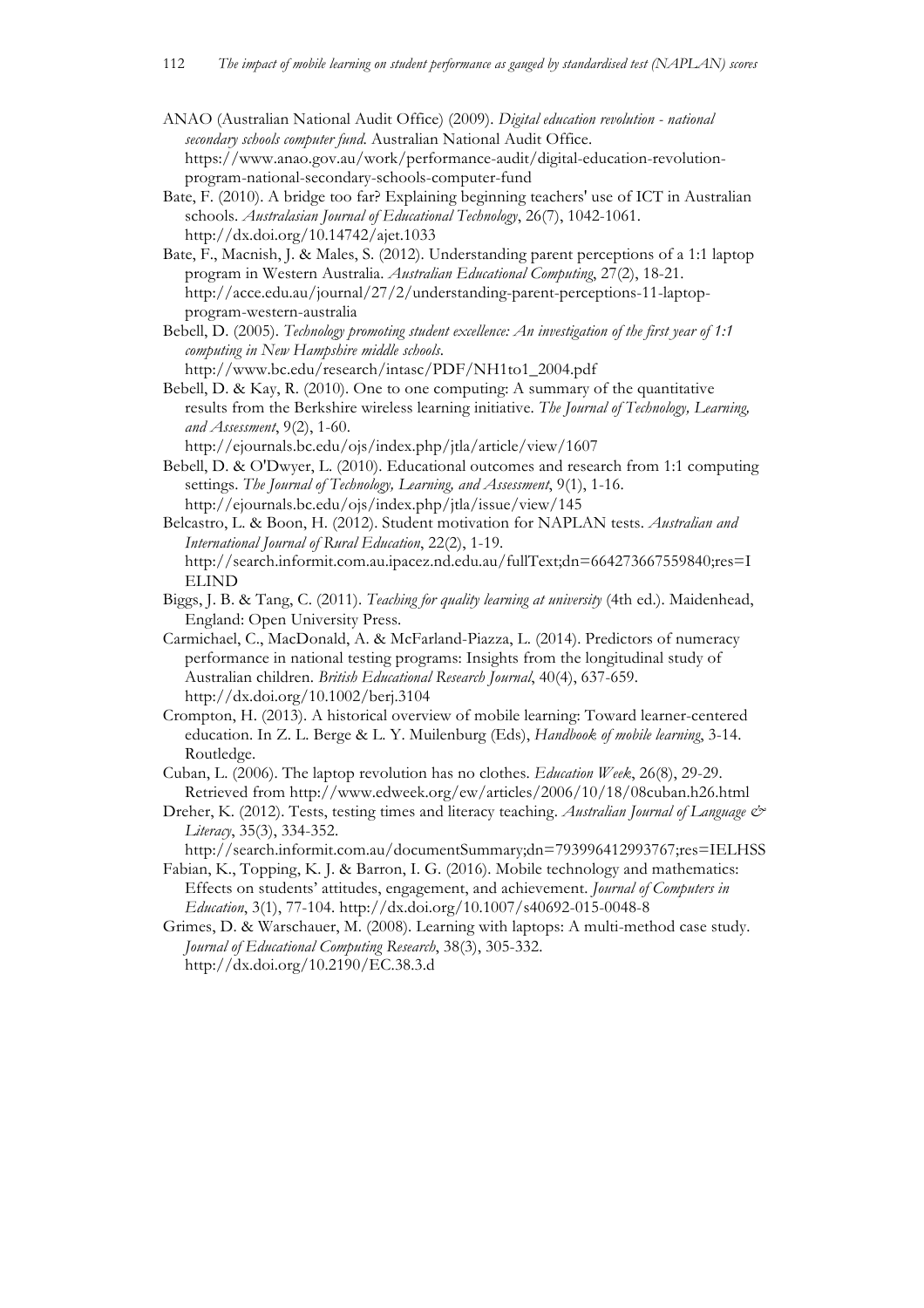- Gulek, J. C. & Demirtas, H. (2005). Learning with technology: The impact of laptop use on student achievement. *Journal of Technology, Learning, and Assessment*, 3(2), 1-39. http://ejournals.bc.edu/ojs/index.php/jtla/article/view/1655/1501
- Hardy, I. (2014). A logic of appropriation: Enacting national testing (NAPLAN) in Australia. *Journal of Education Policy*, 29(1), 1-18. http://dx.doi.org/10.1080/02680939.2013.782425
- Hattie, J. & Yates, G. C. (2014). *Visible learning and the science of how we learn*. Abingdon, England/New York, NY: Routledge.
- Holcomb, L. B. (2009). Results & lessons learned from 1:1 laptop initiatives: A collective review. *TechTrends*, 53(6), 49-55. http://dx.doi.org/10.1007/s11528-009-0343-1

Keengwe, J. & Bhargava, M. (2014). Mobile learning and integration of mobile technologies in education. *Education and Information Technologies*, 19(4), 737-746. http://dx.doi.org/10.1007/s10639-013-9250-3

Lei, J. & Zhao, Y. (2007). Technology uses and student achievement: A longitudinal study. Computers & Education, 49(2), 284-296. http://dx.doi.org/10.1016/j.compedu.2005.06.013

- Lei, J. & Zhao, Y. (2008). One-to-one computing: What does it bring to schools? Journal of Educational Computing Research, 39(2), 97-122. http://dx.doi.org/10.2190/EC.39.2.a
- Mattei, P. (2012). Raising educational standards: National testing of pupils in the United Kingdom, 1988-2009. *Policy Studies*, 33(3), 231-247. http://dx.doi.org/10.1080/01442872.2012.658260
- Morris, A. (2011). *Student standardised testing: Current practices in OECD countries and a literature review*. OECD. http://dx.doi.org/10.1787/5kg3rp9qbnr6-en
- Mouza, C. (2008). Learning with laptops: Implementation and outcomes in an urban, under privileged school. *Journal of Research on Technology in Education*, 40(4), 447-472. http://dx.doi.org/10.1080/15391523.2008.10782516
- Newhouse, C. P. (2014). Learning with portable digital devices in Australian schools: 20 years on! *The Australian Educational Researcher*, 41(4), 471-483. http://dx.doi.org/10.1007/s13384-013-0139-3
- Perso, T. (2011). Assessing numeracy and NAPLAN. *Australian Mathematics Teacher*, 67(4), 32-35. http://www.aamt.edu.au/content/download/18075/240416/file/amt67\_4\_perso.pdf
- Rockman, S., Walker, L. & Chessler, M. (2000). *A more complex picture: Laptop use and impact in the context of changing home and school access*.

http://rockman.com/docs/downloads/microsoft-anytime-anywhere-evaluation.pdf

Rotberg, I. C. (2006). Assessment around the world. *Educational Leadership*, 64(3), 58-63. http://www.ascd.org/publications/educational-

leadership/nov06/vol64/num03/Assessment-Around-the-World.aspx

- Selwyn, N. (2011). *Schools and schooling in the digital age: A critical analysis.* Abingdon, England: Routledge.
- Shapley, K., Sheehan, D., Sturges, K., Carinkas-Walker, F., Huntsberger, B. & Maloney, C. (2009). *Evaluation of the Texas technology immersion pilot: Final outcomes for a four-year study (2004-05 to 2007-08)*. Austin, TX: Texas Center for Educational Research. http://etcjournal.files.wordpress.com/2010/07/etxtip\_final.pdf
- Silvernail, D. & Gritter, A. (2005). *Maine's middle school laptop program: Creating better writers.* http://maine.gov/mlti/resources/Impact\_on\_Student\_Writing\_Brief.pdf